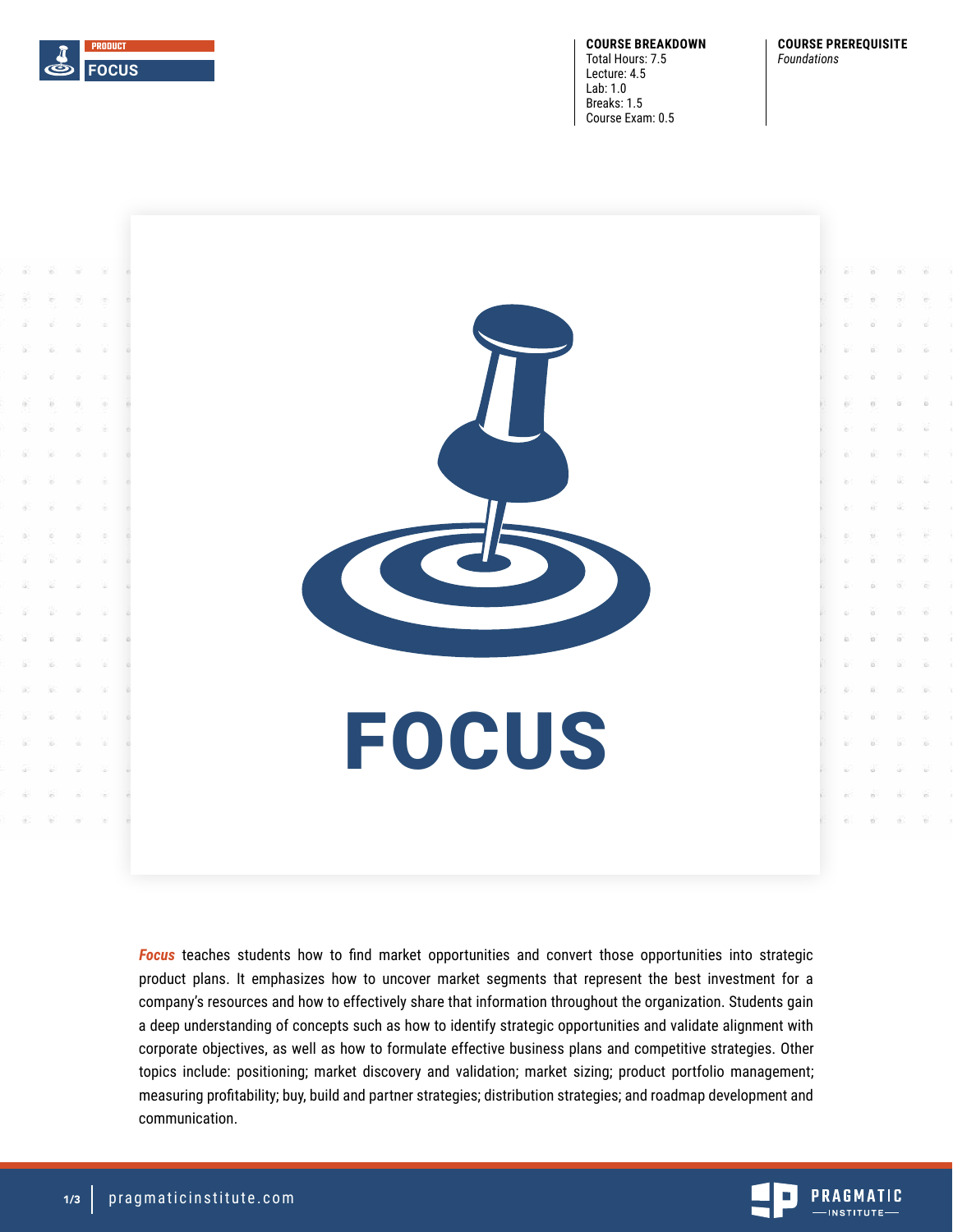



## **COURSE OBJECTIVES**

### MAIN OBJECTIVE:

Learn how to find the opportunities in your market's problems, score them objectively and identify where your company's strengths intersect with market values.

| <b>Analyze the</b>   | Assess market opportunities and align to business strategy                                                 |
|----------------------|------------------------------------------------------------------------------------------------------------|
| <b>Opportunities</b> | Assess competitive landscape; formulate and document<br>competitive strategy                               |
|                      | Analyze investment opportunities based on market impact<br>and investment required                         |
|                      |                                                                                                            |
| <b>Positioning</b>   | ■ Create positioning documentation as a corporate<br>communication tool                                    |
|                      | Ensure positioning includes the market problem, ideal<br>solution, primary message and product description |
|                      |                                                                                                            |
| <b>Propose to</b>    | ■ Create business proposal and plan                                                                        |
| the Business         | Discover and validate market problems                                                                      |
|                      | Estimate and document market size                                                                          |
|                      | ■ Determining correct ways to price products                                                               |
|                      | ■ Estimate product profitability                                                                           |
|                      | ■ Create key performance indicators                                                                        |
|                      | ■ Determine buy, build or partner strategies                                                               |
|                      | Utilize personas to drive distribution strategy                                                            |
|                      | Develop portfolio management strategy                                                                      |
|                      | ■ Evaluate projects based on financial impact and strategic fit                                            |
|                      |                                                                                                            |
|                      |                                                                                                            |

# **Evaluate**

- Create and share internal roadmaps
- Create and share external roadmaps